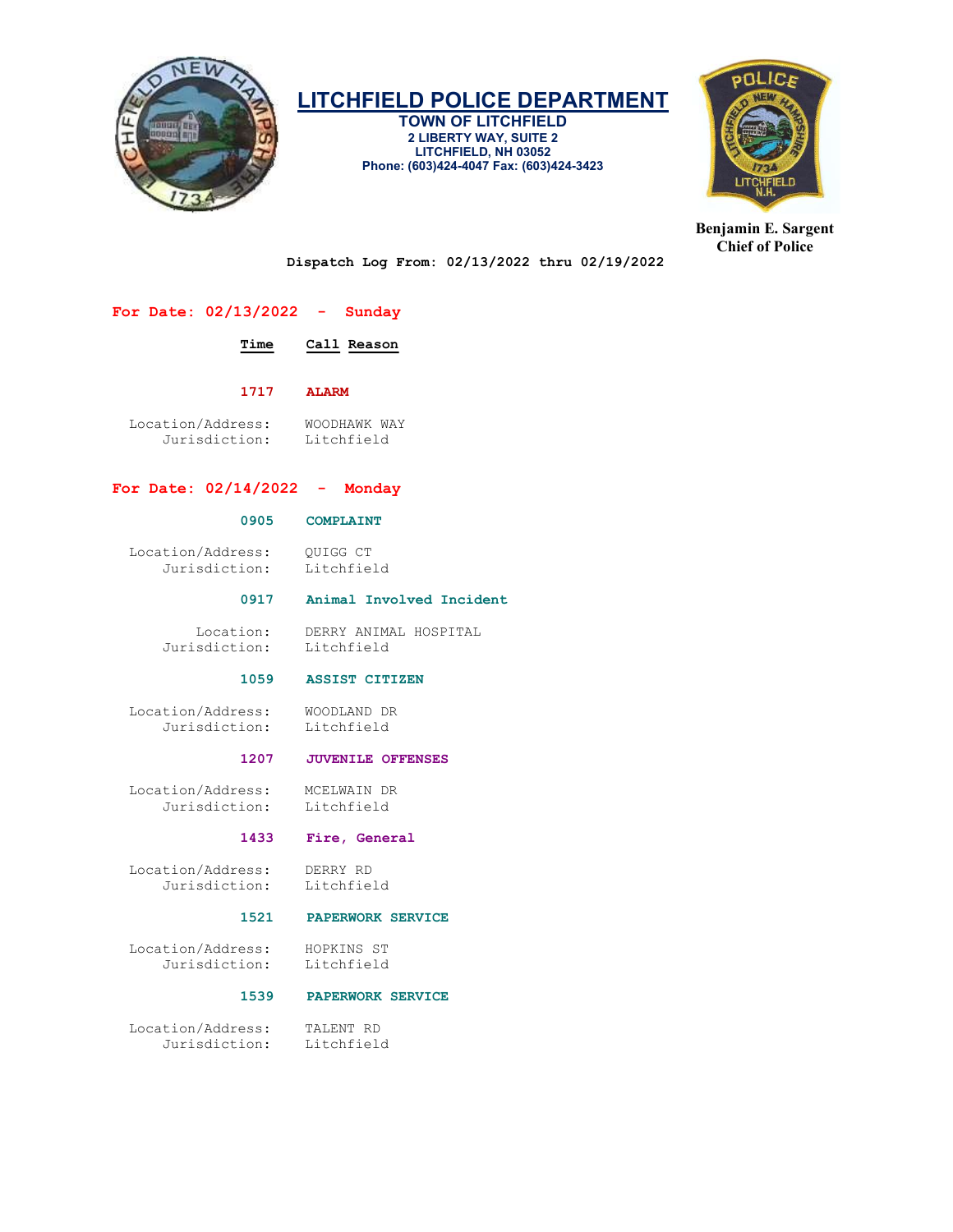### 1808 Animal Involved Incident

Location/Address: LYDSTON LN<br>Jurisdiction: Litchfield Jurisdiction:

# 1937 Fireworks Complaint

 Location/Address: WOODHAWK WAY Jurisdiction: Litchfield

#### 2103 WELFARE CHECK

 Location/Address: LOCKE MILL DR Jurisdiction: Litchfield

# 2123 Suspicious Vehicle

 Location/Address: NESENKEAG DR Jurisdiction: Litchfield

#### 2141 Suspicious Vehicle

 Location: SAWMILL PARK Jurisdiction: Litchfield

#### 2353 Animal Involved Incident

 Location/Address: ALBUQUERQUE AVE + WHIDDEN LN Jurisdiction: Litchfield

# For Date: 02/15/2022 - Tuesday

#### 0552 MEDICAL EMERGENCY

 Location/Address: JAMESWAY DR Jurisdiction: Litchfield

# 0756 Animal Involved Incident

 Location/Address: MEADOWBROOK LN + MUSCOVY DR Jurisdiction: Litchfield

# 0816 ASSIST CITIZEN

 Location/Address: LIBERTY WAY Jurisdiction: Litchfield

#### 1025 ASSIST OTHER AGENCY

Location/Address: MCELWAIN DR<br>Jurisdiction: Litchfield Jurisdiction:

# 1037 ASSIST OTHER AGENCY

 Location/Address: MCELWAIN DR Jurisdiction: Litchfield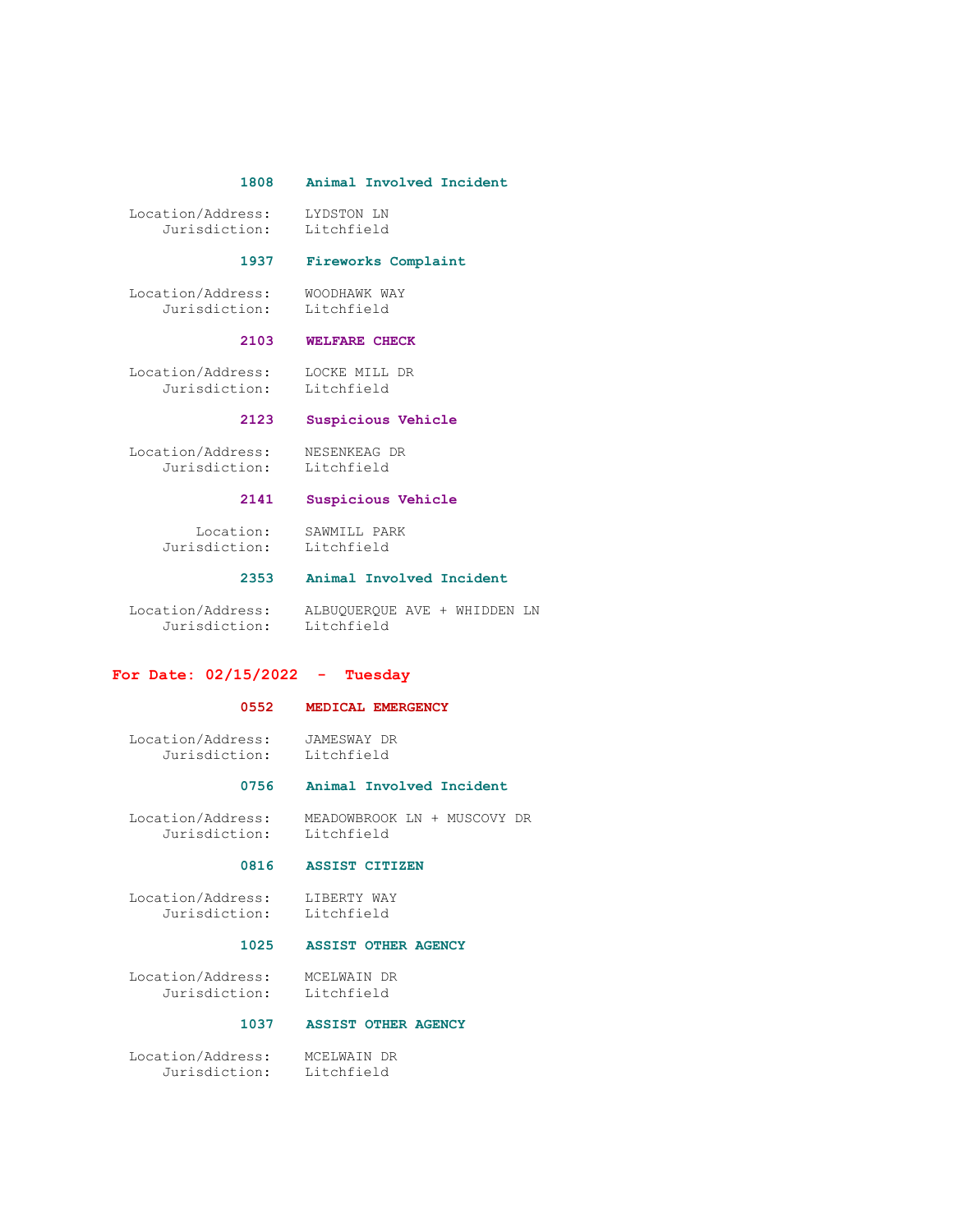

TOWN OF LITCHFIELD 2 LIBERTY WAY, SUITE 2 LITCHFIELD, NH 03052 Phone: (603)424-4047 Fax: (603)424-3423



Benjamin E. Sargent Chief of Police

#### 1135 Animal Involved Incident

 Location/Address: WINTER CIR Jurisdiction:

# 1513 Follow Up

 Location/Address: LIBERTY WAY Jurisdiction: Litchfield

# 1543 Animal Involved Incident

 Location/Address: LIBERTY WAY Jurisdiction: Litchfield

#### 1556 THEFT

Jurisdiction:

Location/Address: CHARLES BANCROFT HWY

#### 1629 OHRV COMPLAINT

 Location/Address: COLONIAL DR Jurisdiction:

1637 PAPERWORK SERVICE

 Location/Address: LIBERTY WAY Jurisdiction: Litchfield

#### 1741 FINGERPRINTING

Location/Address: LIBERTY WAY<br>Jurisdiction: Litchfield Jurisdiction:

# For Date:  $02/16/2022 -$  Wednesday

#### 0906 Animal Involved Incident

Location: CROSSROADS ANIMAL HOSPITAL LONDONDERRY<br>sdiction: Litchfield Jurisdiction:

#### 0920 THEFT

 Location/Address: CHARLES BANCROFT HWY Jurisdiction:

# 1233 Courtesy Ride

 Location: 102/ROBINSON TO IRVING Jurisdiction: Litchfield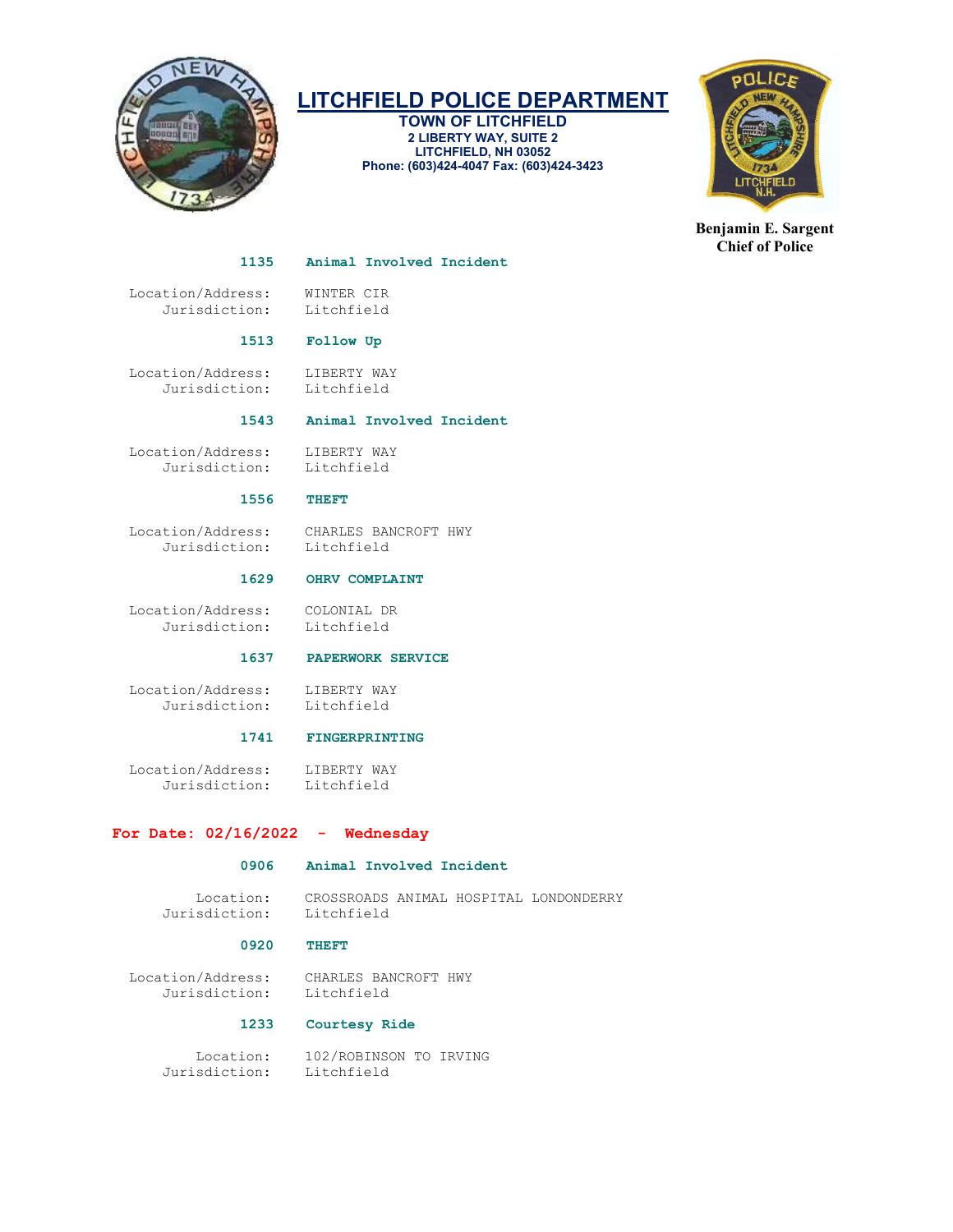#### 1241 Animal Involved Incident

 Location/Address: TALENT RD Jurisdiction:

# 1327 Community Relations

 Location/Address: HIGHLANDER CT Jurisdiction: Litchfield

## 1432 Suspicious Vehicle

 Location: SAWMILL PARK Jurisdiction: Litchfield

# 1554 Follow Up

 Location/Address: CHARLES BANCROFT HWY Jurisdiction: Litchfield

# 2108 Civil Standby

```
 Location/Address: MIKE LN 
Jurisdiction: Litchfield 
   Refer To Arrest: 22-13-AR 
      Arrest: ANDREWS, DYLAN 
     Address: LITCHFIELD, NH 
                 Charges: Breach of Bail 
                 Stalking - Notice of Order
```
# For Date: 02/17/2022 - Thursday

# 0229 Transport

 Location/Address: LIBERTY WAY Jurisdiction: Litchfield

# 0630 MOTOR VEHICLE LOCKOUT

 Location/Address: BRICKYARD DR Jurisdiction: Litchfield

# 0846 Follow Up

 Location/Address: WOODLAND DR Jurisdiction: Litchfield

# 0858 Road Hazard

 Location/Address: CORNING RD Jurisdiction:

# 0941 Sex Offender Registration

 Location/Address: LIBERTY WAY Jurisdiction: Litchfield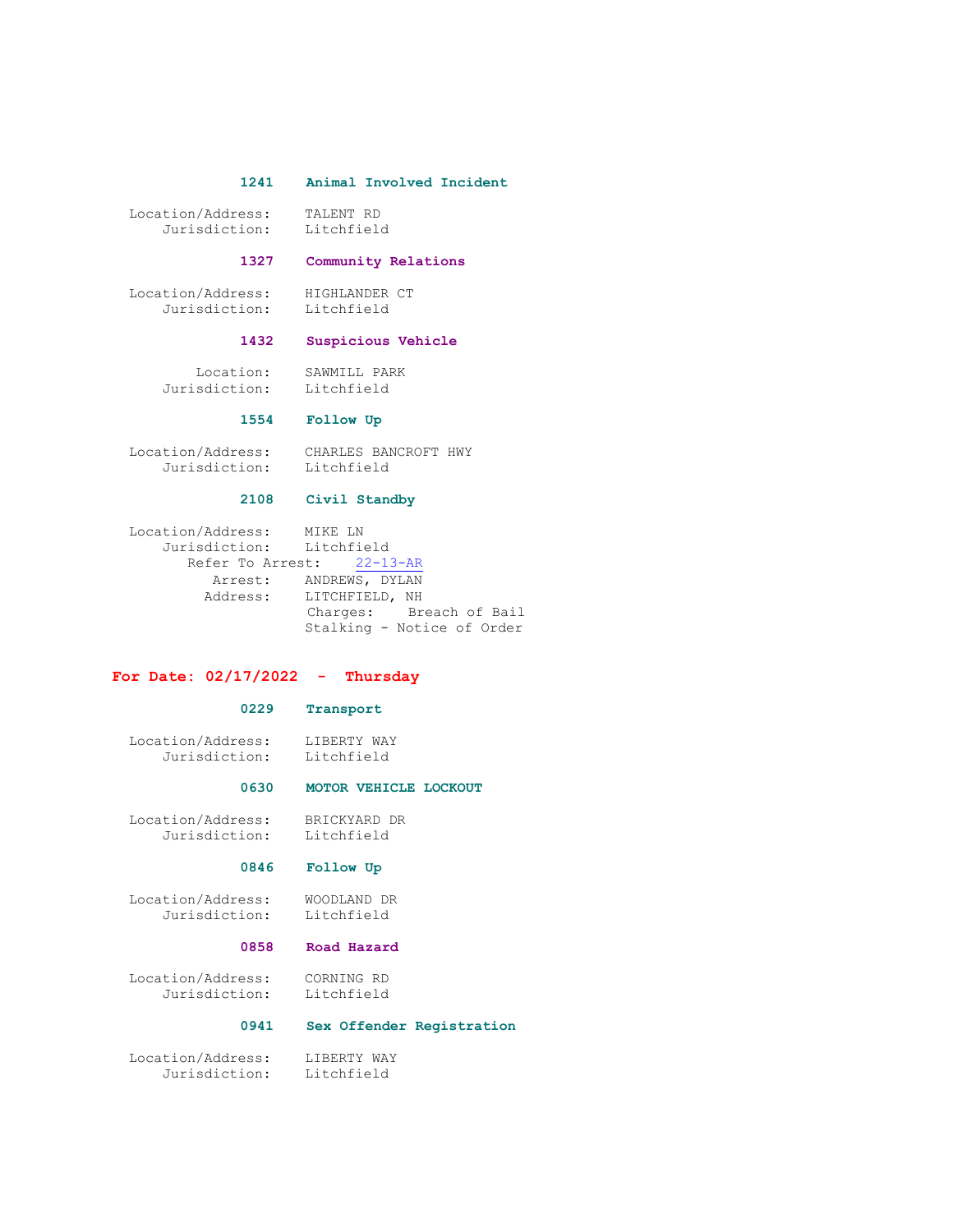

TOWN OF LITCHFIELD 2 LIBERTY WAY, SUITE 2 LITCHFIELD, NH 03052 Phone: (603)424-4047 Fax: (603)424-3423



Benjamin E. Sargent Chief of Police

### 1224 MOTOR VEHICLE COMPLAINT

 Location/Address: CHARLES BANCROFT HWY Jurisdiction:

# 1407 Motor Vehicle Accident

 Location/Address: PAGE RD Jurisdiction: Litchfield

# 1619 OHRV COMPLAINT

 Location/Address: DEERWOOD DR + COLONIAL DR Jurisdiction: Litchfield

# 1701 MEDICAL EMERGENCY

 Location/Address: OLD STAGE RD Jurisdiction:

# For Date: 02/18/2022 - Friday

#### 0751 Animal Involved Incident

 Location/Address: GARDEN DR Jurisdiction:

#### 0918 Police Assistance

 Location/Address: BROOK RD Jurisdiction: Litchfield

# 0922 Community Relations

 Location/Address: HIGHLANDER CT Jurisdiction:

# 1028 ASSIST OTHER AGENCY

Location/Address: LIBERTY WAY<br>Jurisdiction: Litchfield Jurisdiction:

# 1157 ASSIST OTHER AGENCY

 Location/Address: LANCE AVE Jurisdiction: Litchfield

# 1317 Police Assistance

 Location/Address: AMSTERDAM CIR Jurisdiction: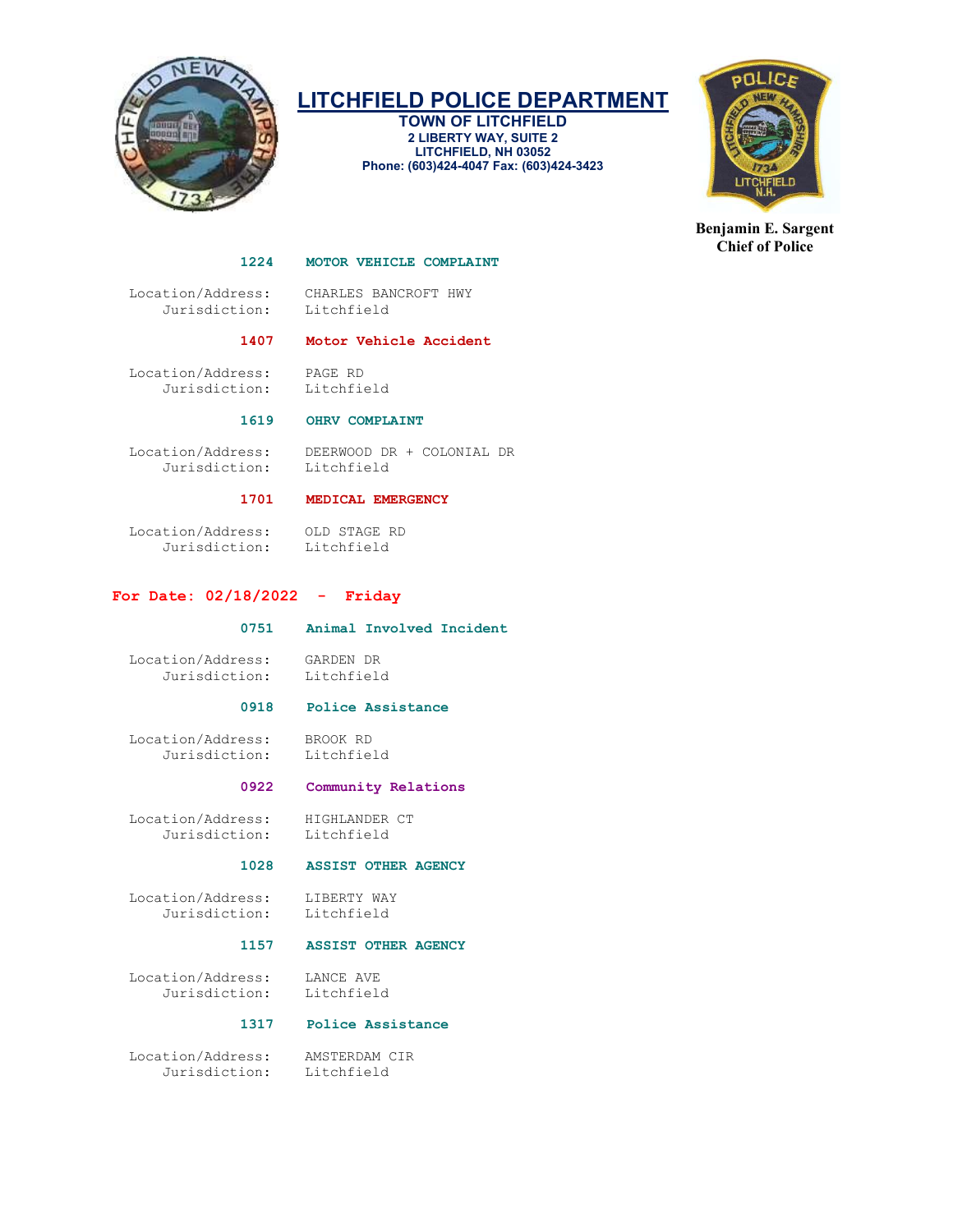## 1340 Community Relations

Location/Address: HIGHLANDER CT<br>Jurisdiction: Litchfield Jurisdiction:

# 1413 MEDICAL EMERGENCY

 Location/Address: HILDRETH DR Jurisdiction: Litchfield

#### 1605 WELFARE CHECK

 Location/Address: PAGE RD Jurisdiction: Litchfield

# 1625 SUSPICIOUS ACTIVITY

 Location/Address: MCQUESTEN CIR Jurisdiction: Litchfield

#### 1626 OHRV COMPLAINT

Location/Address: DEERWOOD DR + COLONIAL DR<br>Jurisdiction: Litchfield Jurisdiction:

#### 1816 Suspicious Person

 Location/Address: CHARLES BANCROFT HWY Jurisdiction: Litchfield

# 1837 Police Assistance

Location/Address: ROOKERY WAY<br>Jurisdiction: Litchfield Jurisdiction:

## 1927 Community Relations

 Location/Address: HIGHLANDER CT Jurisdiction: Litchfield

#### 1952 SOLICITING

 Location/Address: HIGHLANDER CT Jurisdiction: Litchfield

# For Date: 02/19/2022 - Saturday

# 0149 Road Hazard

 Location/Address: FOXWOOD LN Jurisdiction:

# 1321 WELFARE CHECK

 Location/Address: PAGE RD Jurisdiction: Litchfield